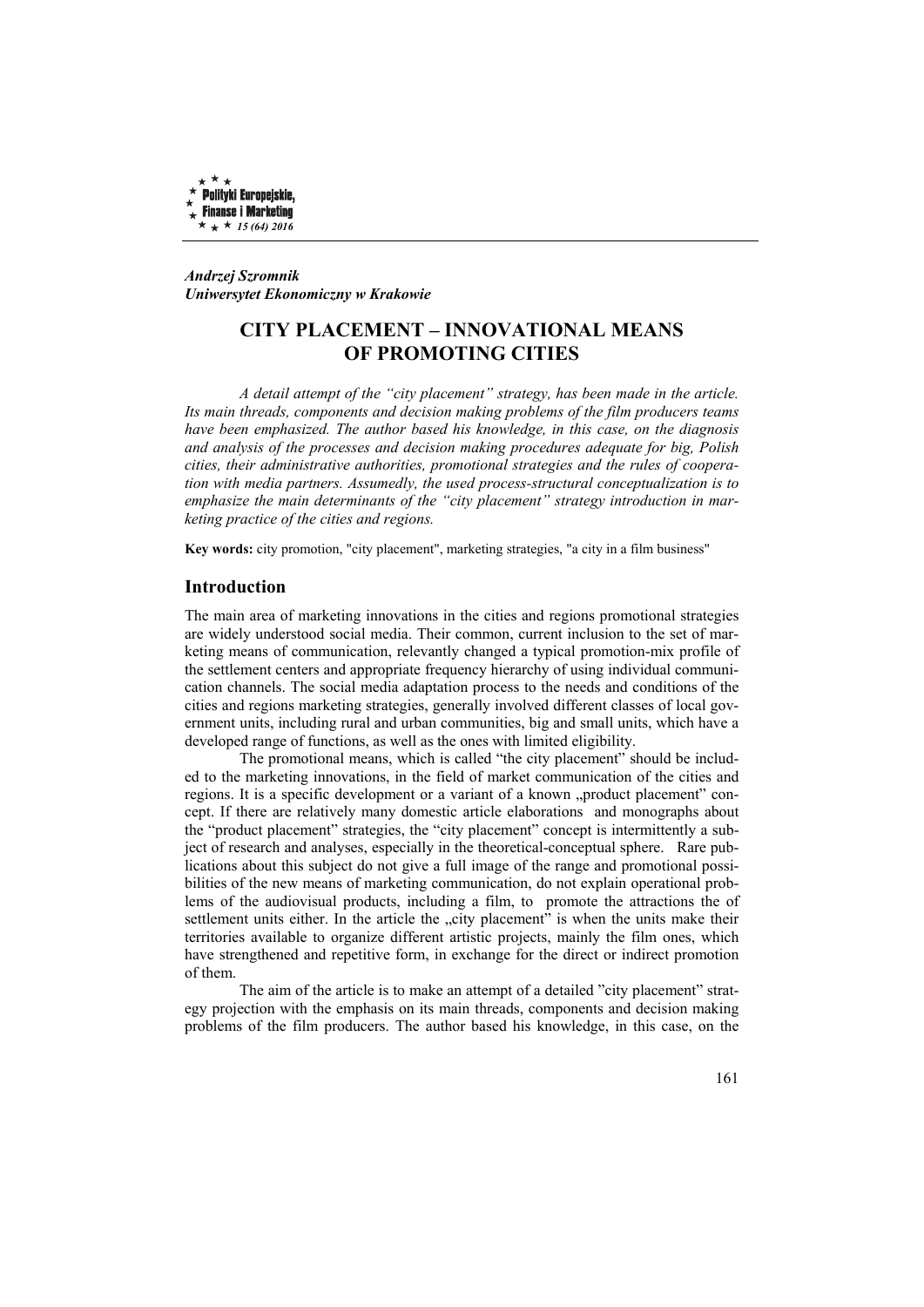diagnosis and analysis of the processes and the decision making procedures appropriate for big, Polish cities, their administrative authorities, promotional strategies and the rules of cooperation with media partners.

# **"City placement" – promotion without promotion**

In the cities and regions marketing, similarly to other sector (trade) marketing, known and accessible instrument – impact tools on the target markets, comes from a classical set of orderly means in a certain marketing composition-mix. That is why, in numerous articles dedicated to territorial marketing, it can sometimes be noticed, even a literal transfer and instrument marketing composition interpretation, appropriate for goods and services market, on the grounds of specific, without doubt, territorial products market – the market of settlement units.

The signaled phenomenon not always means absolute methodological mistake, approach and undefined operational territorial marketing concept mistake. It should be based, without doubt, on general philosophy, its essence, aims, functions and the aims realization tools. A simple analogy between the city and consumption markets, which in practice leads to simple comments of the marketing – mix 4P concept in relations to the marketing strategy of the territorial units cannot be accepted. In this case, however, there are no avoidance or explanation of the territorial product essence, prices concept or discounts used by the cities, especially products distribution system, that is the essence and structure of the market.

Despite the objections, it can be stated that in the territorial marketing, there are relatively many cases, maybe even the biggest number of people use the achievements in the field of marketing communication by adapting it for the cities marketing needs. It lead to the situation that published and introduced concepts of widely understood promotion of space-administrative (mainly in the cities) units base directly on appropriate speculations adequate to popular markets, its subjects and connected to the consumption goods and services. Such practice can be acknowledged as permissible, especially when the "urban organism" is treated as a specific concern, as a mega subject of various product markets.

On the background of the present studies, attention is paid to the use of theoretical and practical "strategy product placement" achievement – strategical and used by numerous producers of goods and services, especially in relation to the half luxurious and luxurious products [Choliński 2013, Gmerek i MisztaK 2007].

The "product placement" strategy, which aim is to deliberate and payable product placement in film production (movies), and even in other audiovisual products of their own production with clearly emphasized brand in order to indirectly advertise them among the viewers [Urbaniec 2009]. That is nothing else than "a branded product placed in a product" – a gadget, exhibit, prop, object "playing" an episodic role in a film. Its use is connected to the certain salary, because in this way it is a subject of a commercial [Choliński 2002].

The main advantage of the "product placement" strategy is showing an object or even a property, in the functional context [Wyrwisz 2013]. It is not on the shop shelf, in the supermarket or in the saloon, but it is presented in an operational way, in movement, according to the direction of use. What is more, this way of promoting brands and their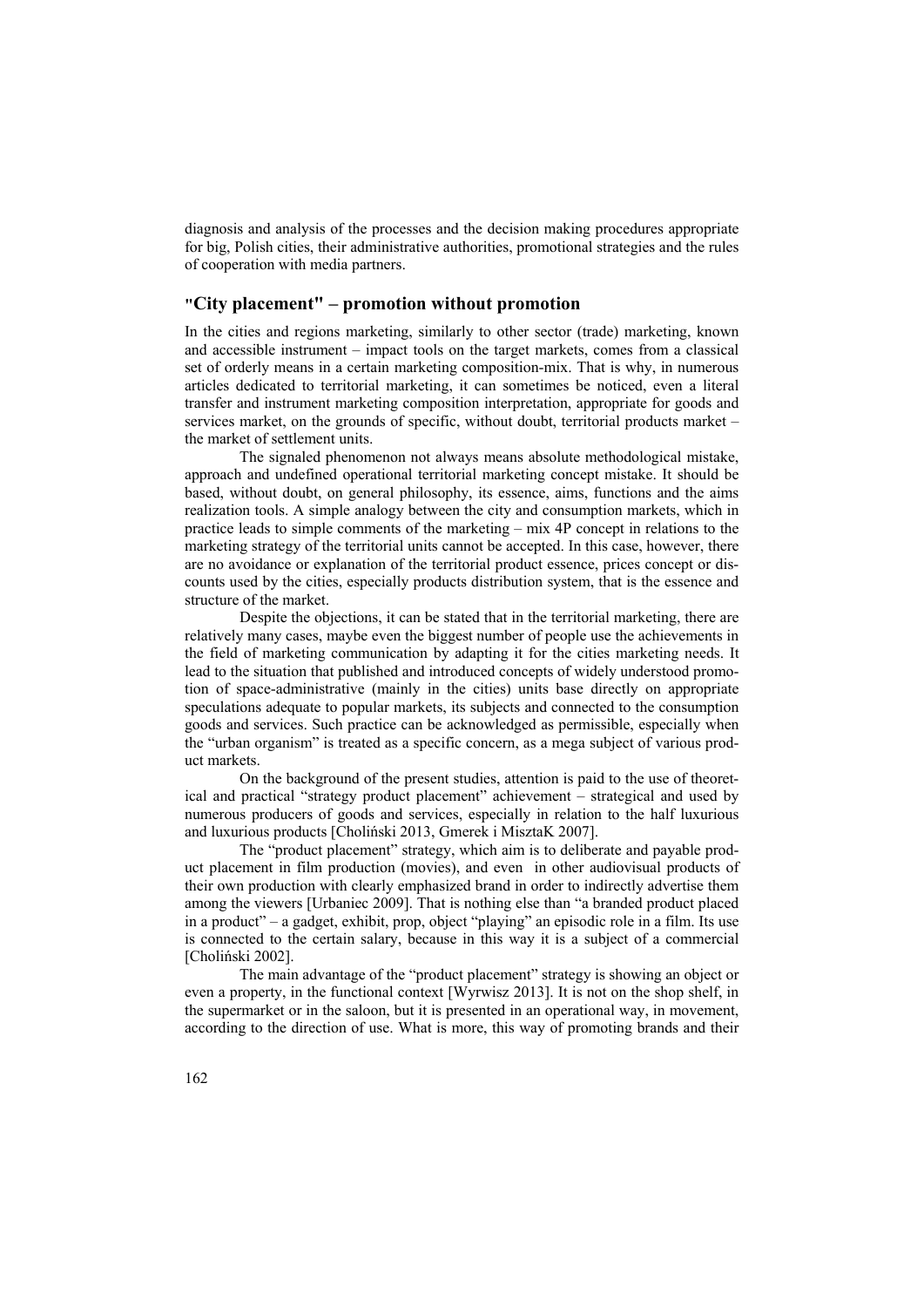products uses added value – it is an exhibit fulfilling the needs and used by widely known, admired and prestigious people or groups (film heroes) [Sadowski i Szymaniak 2008]. These figures with possessed and used (consumed) goods are objects of observation, extinguishment and admiration, and what comes after that imitation. Promotional presentation of the props brings sale effect in the end.

The promotional potential, which is in the "product placement", was noticed by specialists from the territorial marketing range. They understood quickly that modern marketing of the cities and their groups (also other space-administrative units) can successfully use new promotional strategies fulfilling their typical, traditional promotionmix or even replacing its less efficient components [Czarnecki 2002]. The directed market activity of the audiovisual producers, studio film owners, directors and representing them specialized agencies (committees) had influence on innovational marketing programmes transformations of the cities and regions. They and their representatives made the self-government authorities of the commune, counties and voivodships how, with the profit for both sides, use the "city placement" strategy [Gołata 2012].

The "City placement", as an integral part of the promotion – mix of the territorial units, is a commercial sharing of the city, region, country or other chosen parts (urban, architectural, or environmental ones) in order to organize artistic – film, theatrical, musical, literary, sport and other undertakings on their area, in a strengthened, repeatable form (media) in exchange for direct or indirect promotion of these units by showing them to the public.

The presented definition of the "city placement" is a word formulation, relatively expanded, consisting of a few threads as components of this definition. In marketing practice, in popularizing discussions and interviews, a deepened definition of the "city placement" can be replaced by short, one sentence terms, relating to the essence of the matter – the most important characteristics of this form of promotion [Zawadzki, 2013]. In this way, the following terms can be met – synthetic equivalents to the proper definition: city in the film, city attractions in the plot and image, city in the background of audiovisual undertakings (wider: artistic), presentation of the city by media production (audiovisual), the city promotion by film or image of it and its components strengthened in art.

These are some, keyword explanations of the "city placement" essence, short terms, possible to use only agreed on, conditionally. They do not show other important features of this strategy as a synthesis.

# **The determinants of differentiating the "city placement" strategy of the city.**

It can be generally stated that two main groups of factors influence the components of strategy preparation of promoting a city in a film. The first one includes the factors, which are known as engagement (contribution) of the city to a film project, including financial, material, service, organizational contribution, as well as immaterial one (constant contact with authorities and emergency services, change of the communication traffic system of the city, free of charge services etc.).

The second group of factors, influencing the individual character of the "city placement" realization strategy, are the city`s expectations from the film producers. They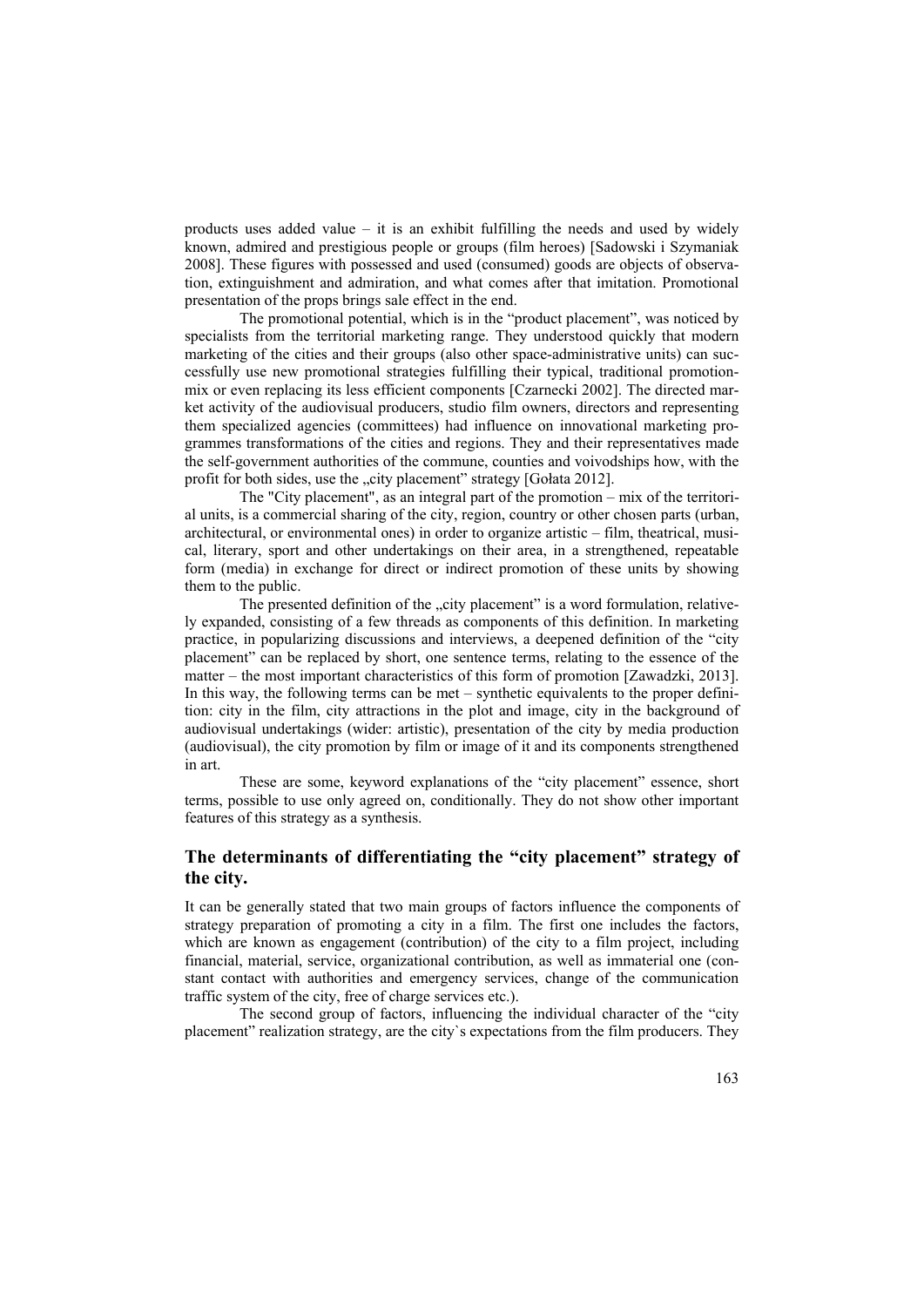concern, not only the range of expected promotional campaign of the city in a film itself, but also a degree of its identification for the viewers- including necessary parts of the city, geographical accent in the dialogues, showing city symbols (icons) etc. In both cases, the enumerated circumstances determine a different character of negotiations, range of necessary compromises, services, payments, which sometimes must be changes in relation to the offer or initial arrangements.

The financial factor, among the signaled ones, plays a crucial role in the "city placement" strategy. In practice, it means the scale of direct subsidization to the film production by the interested in recording city. The amount of subsidization can by symbolic or it can even cover the costs of the movie production.

The list of the city contribution in the production and its total size (estimation) includes many different positions, only signaled at this point. "Personal commitment" (free of charge or partially payable), is an important element of this list. It comes down to sending a team of employees (from municipal companies) or in the form of recruiting the extras to adjuvant works when the film is produced. Another case is engagement of the authorities themselves on the realization stage.

Among the immaterial factors, a crucial role plays the fact that the film studio can use the city brand. It is about the inclusion of the city symbols to the marketing characteristics of the film with the descriptive information, which refers to the details realization.

The issue of "hard" benefits for the city, in connection to a film recording in the place, is a new, rarely raised subject in negotiations with a crew of the film producers. It is about specific "after production" benefits for the city, like for example:

- free distribution and presentation of the film in a given city (the city where the film was recorded)

- free handover of the costumes, dummies, scenography and props, made for the production needs, to the city,

- participation of the city in financial benefits generated by a mass emission of the film (profit sharing),

- preliminary declarations of future cooperation, but also such undertakings, which are crucial for the inhabitants and people visiting the city – including tourists - like:

- meetings with actors and directors,
- presentations of film parts,
- visiting the movie set,
- open photo sessions for the inhabitants,

- visits of the film crew at schools, universities, cinemas or other cultural institutions.

The main expectations of the city, as far as the film recording in its area is concerned, according to the essence of the "city placement", are marketing benefits, and more precisely the promotional ones. The range of these benefits is the effect of the agreement, which is, in turn, the result of negotiations and a formal contract. Cumulative range of the promotional effect for the city is generally directly proportional to the contribution of the city to the film production – in recoding a certain movie within the city, although the proper promotional programme (what, how, when, what in particular?) is a separate subject of discussion.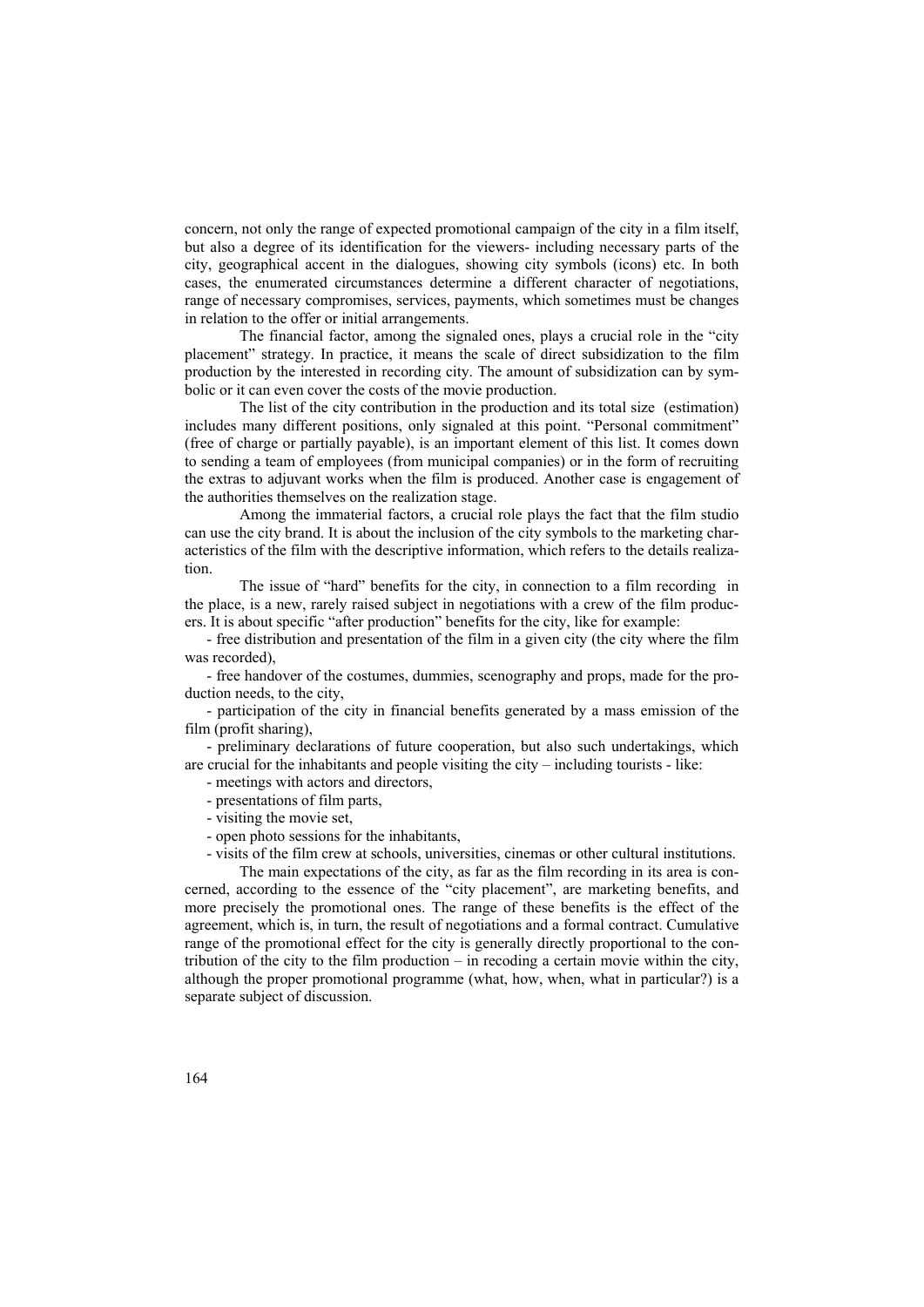### **"City placement" - identyfication of the city in a film production**

The fact of recording movies within the city, films about different things, actor crew, detailed screenplays, the country of origin of the film studio and producers, time of emission and other realization (technical, organizational, financial) features, did not translate automatically on promotion of this city, on free or almost free presentation of its values by a cinema screening. The above mentioned promotional effect, as a specific side effect product of a film production, depends on the range, way of the subject and the recording length time of the city on "the tape" and aware recording, allowing the viewers recognize the city to some extent. The basis of these, were people, words, signs, images and the whole outdoor shots captured in film action. Their characteristic elements directly or indirectly showed a given city, its localization, country, and most of all its name.

The city identification – the places of the film production, its basics and level are based on verbal, symbolic or graphic information deliberately put in the film screenplay. Their perception allows the viewers to recognize the city name with some probability.

The degree of the city identification in the movie, along with the influence of some identifiers, can be presented on the linear scale in the form of segment, which is between the point, meaning full identification of the film realization (recognized city) and the second point, extreme one, which equals absolute lack of information about it (anonymous city). Between these two points, different identifiers (signs, graphic-image takes, verbal shots, characters, objects, outdoor scenery), which have differentiated power of identification, can be marked.

Undoubtedly, the biggest influence on full and unequivocal identification of the place (city) has the fact of including its name in the film title (audiovisual product) and appropriate annotations in its marketing programmes. Introducing characteristic, recognizable in the country and abroad, architectonical buildings, which have unique character or their special proper names, can be enumerated on further places. Introducing symbols of certain cities (family crests, logos), characteristic inhabitants (ethnic features, clothes, behaviour) or direct introduction of the geographical city name in the dialogues, strongly influences the level of recognizability of the city, in which the film action (exclusively or only partially) takes place. In some film screenplays, the names of the cities are not given deliberately or a fictional name is chosen. It happens in case of marketing protection of the city against negative effects, which may be caused by the film plot.

Considering the influence of different film characteristics on its identification of the place realization, in this case registered and presented, during the film emission, attractions of a certain city, it should be stressed that there is obvious dependency – the more city is shown in the film, the more information and images allowing to increase the level of its recognizability, the bigger marketing value of the film (and other audiovisual products) for this city, the stronger its influence on shaping "the image". That is why the city marketing services particularly care about reaching high level of its identification among the viewers after the film emission.

### **"City placement" – choosig the film city strategy**

The city attractiveness for domestic and foreign film projects is the resultant of many factors, circumstances, and influences, which have very differentiated character. In this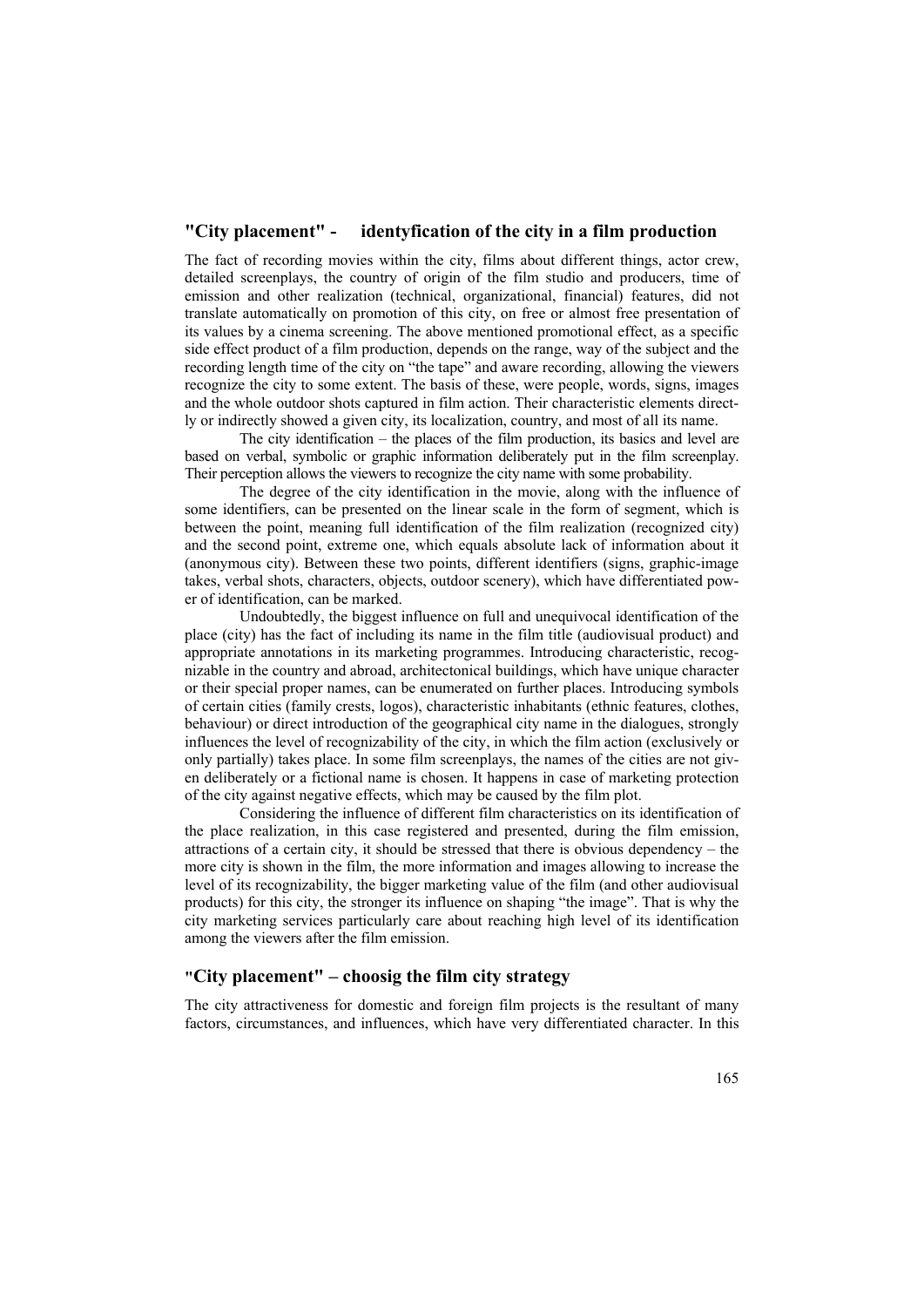place, an attempt will be made to order the determinants of the city choice in order to record a film along with the offer of algorithm of proceeding in this issue.

From the point of view of the realization-producer film team, the choice of place of recording the whole film or its part, is connected to the necessity of defeating the following difficulties and barriers:

- geographical-distance barrier, means the necessity to show the distance between the native country of the film studio and the involved team of people to the destination country and detailed place of its realization.

It also concerns transport of the technical equipment, screenplay elements, costumes and props (sometimes animals) in different climate conditions,

- time barrier, which means negative influence of the whole logistic operation connected to transport of the people and equipment to the filming place for the time of the production,

- cost barrier – connected to the considerable growth of the costs of the film project in case of its realization in the places (cities) located far from the native town or country. These are the costs of the people and equipment being transported by professional, often expensive, means of transport,

- culture barrier, resulting from important differences in living and working conditions, including the ways of eating, relaxing, communication and also other rules of law, religion or social (relating to customs) life of the inhabitants, crucial to exist in a civilized world. It can generally be stated that there are two groups of factors which influence the decision of placing a given product in a film: external and internal ones. The first group is irrespective of the values considered for the localization ,as they are connected to:

- top-down suggestions and determined indications, the preferences of the public (resort) authorities or central, creative unions,

- suggestions of the film studio advisers, consultants, managers and the owners,

- business connections, which are outside the film studio, including cooperation with other film studios, connections with the suppliers, film institutions, etc..

- marketing image and opinions in the film environment, concerning widely understood conditions of the film realization in different countries, regions and cities, existing formal barriers,

- detailed opinions, assessments and impressions of the realization crews (directors, scenographers, producers and others), concerning their work in a given country, region and city,

- own experiences from recording the previous movies, including contacts and cooperation with authorities, partners, goods and services suppliers and local community,

- personal contacts of the main governing bodies (decision-makers), including private and business (official) contacts.

The factors, which have internal character, have impact on the external influences. The internal ones, are strictly connected to the characteristics and resources of the target city, the proper region and country location, overlap each other and decide about the place of the "product placement". The factors as localization determinants of the film realization or only its certain parts, refer to the specific, personal values of the city (town), crucial to the film production. Among such factors – personal determinants of "film attractiveness" some values can be distinguished: social values, organizational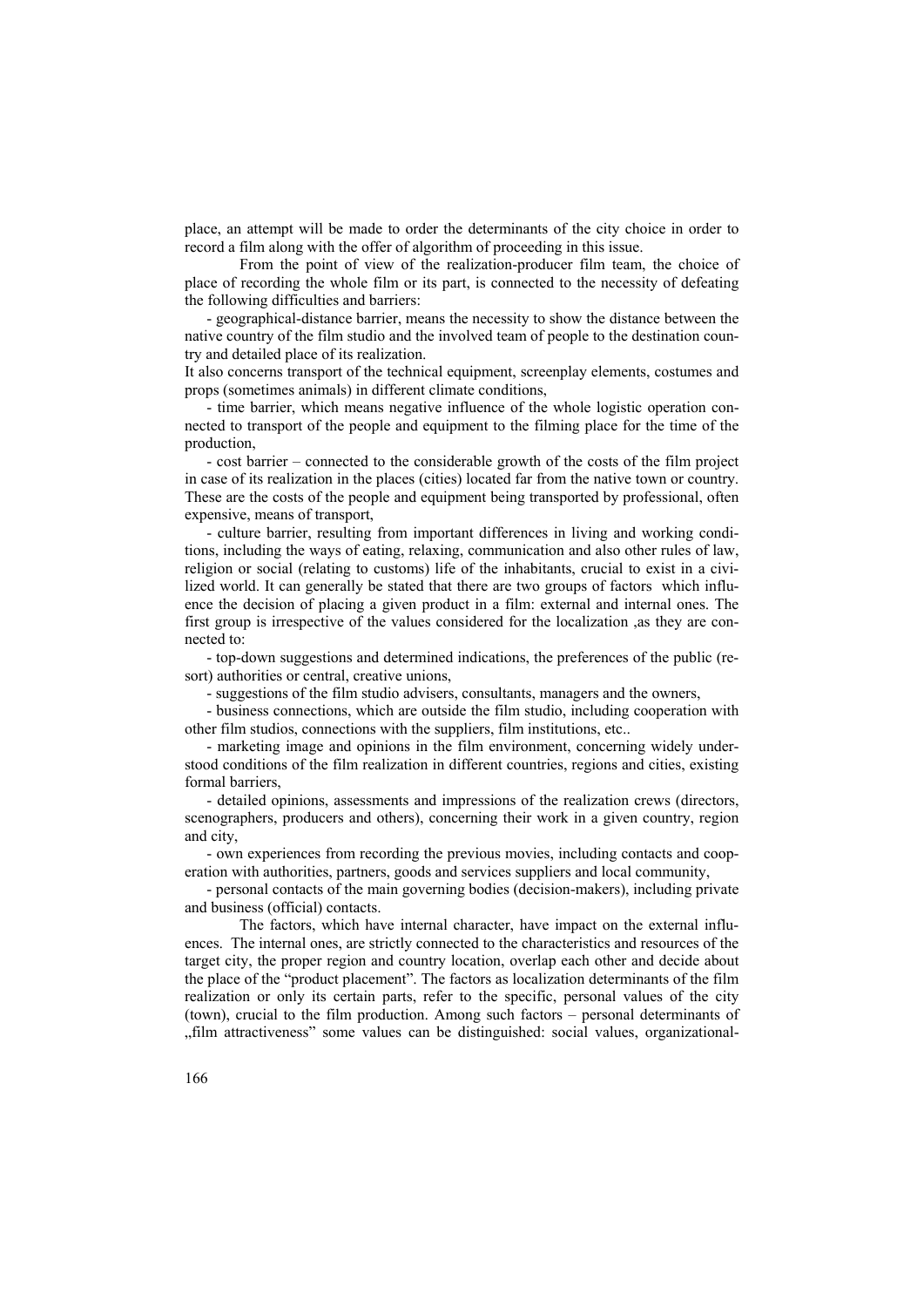technical values, economic-financial values, infrastructural values, geographicalcommunication values, existence values, recreation values, safety values, sanitary values, view values, media values, prestigious (brand) values.

Enumerated, in this case, twelve detailed groups of the city characteristics, creates the general spectrum of the criteria, taken into consideration by the people (team) who make decisions about choosing the city, but first the country and region, to realize their own film plans. There are features, which have special meaning for the film crew among the above mentioned characteristics, such as: infrastructural, safety, view, media and prestigious values, which circumstances will influence and define the compatibility of the city with the requirements of the screenplay and the film director`s concept.

Nobody will locate a film production in the city, which they have not heard, read about or seen. No one will also take into consideration the local government unit, which does not care about promoting itself according to the "city placement" strategy – it is not in the media, nor at specialist meetings or exhibitions, or the one, which does not exist in "the environmental circuit". Even, potentially interesting and unique cities must therefore solicit but also present, invite the creative environments representatives to declare in direct contact, document and simulate the contribution of an individual to the concept and the film realization itself.

The managers and advisers of the marketing services in the cities are aware, that the teams of the film studios have many localization possibilities at their disposal for the production of films, beginning from specially built media cities, by adjusted to the filmmakers districts and smaller parts of the cities to "live", authentic, normally functioning urban organisms.

General truth is that the cities are similar to each other, especially the ones located in the same geographical- environmental zones, cities which have similar location origins, similar functions, size and development mechanisms. But at the same time, there are no identical cities, which even have similar attractions, people, atmosphere and image. That is why, the film studios` managers have the whole set of potential localizations, which match their organizational, logistic, screenplay, financial and media requirements. Only in some cases, their decisions of choice are determined or limited, which results from the film plot, its clear and unambiguous geographical relation or access to unique resources (objects, people) and the places, where they appear.

From the point of view of the whole project connected to the production of a certain film, the decision which place to choose to record a film belongs to the crucial, strategical decisions and has an important influence on its final success. From this reason, the main problem for the filming team is such a choice of the city (place) of the film realization, thanks to which its own (artistic) values would be enriched in specific "localization pension", understood as a promotional addition for the film, resulting from a chosen place of its realization. Therefore, it is about specific strengthening of the film project from the side of the recorded city, the city which has a big promotional-media potential. In this way, a mutual flow of benefits comes to realization – the city promotes itself thanks to the film, but also the film itself is promoted thanks to its own media force.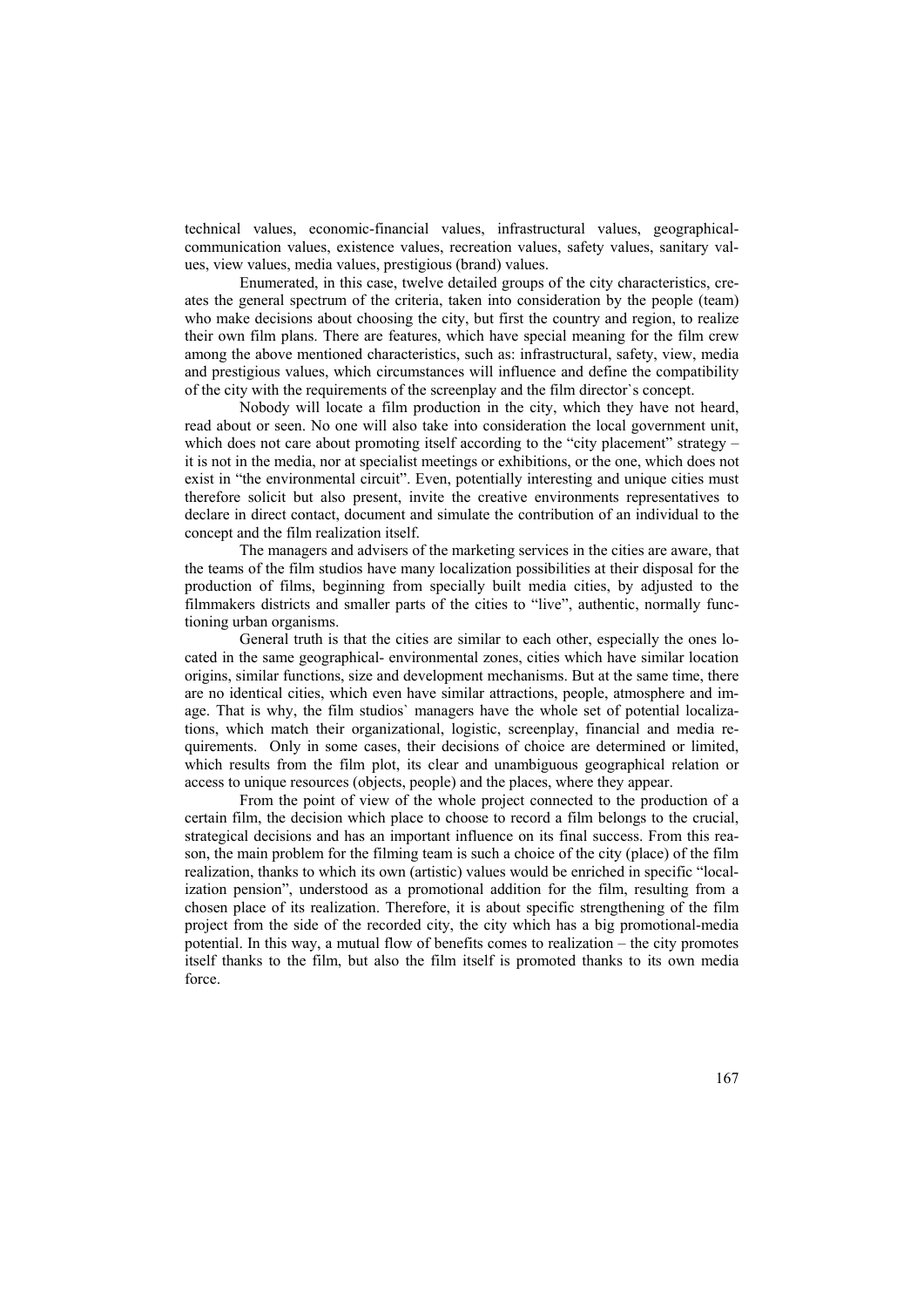#### **Conclusions - "the film in the city-the city in the film"**

The "city placement" concept as a special kind of a known "product placement" concept has been used for many years. It is more and more often the subject of discussions and analyses in the local government environment, actually their organs of executive power and being the main flow of discussion, similarly to other marketing activities connected to the efficiency and effectiveness of audiovisual undertakings, where its own city or region appears, above all, the film production. Examples of some Polish and foreign villages, cities and regions, clearly revived the authorities of many settlement units interest in "getting" the film crews, and at the same time, placing their cities in certain products.

The willingness to show and expose the city or region values withstand widely understood, necessary disbursals as the condition of a success of marketing undertaking of the "city placement' type. In the account of the "profits and losses", marketing benefits, which have primitive character, are usually taken into consideration on the side of benefits. They mainly increase the degree of the place recognizability- the level of its awareness in the society, in occupational, demographical and regional groups.

Common identification of the city or region, their distinguishing and unique features as the results of repeated audiovisual products emissions, make the society want to meet them better, direct contact, participation or sensual experience. Primitive benefits bring secondary ones – generating new form of tourism. It is ultimately connected to the places of film action, objects, districts, institutions, and even people, what comes to "regular or advanced" visitations of them – organized or individual sightseeing, degustation, playing scenes, and even meetings and discussions under the motto "let`s experience it again". Film tourism is more and more meaningful. It has the followers in the whole world. It is a crucial enrichment of traditional tourist offer for cities and film regions. It can be thought that in the nearest future it will be, actually its economic effects, an important factor and argument in the decision making process of the municipal authorities connected with contacting the film production.

#### **References**

- Choliński A., 2013. Product Placement planowanie, kreacja i pomiar skuteczności Product placement- planning, creation and the effectiveness measurement). Oficyna Wolters Kluwer Business Warszawa.
- Choliński A.,2002. U źródeł product placement (In the sources of the product placement). Marketing w Praktyce VIII.
- Czarnecki A., 2002. Pomiar skuteczności product placement (The measurement the of product placement efficiency). Marketing w Praktyce XII.
- Gmerek N., Misztak M., 2007. Product placement jako instrument komunikacji marketingowej. (Product placement as an instrument of marketing communication). Zeszyty Naukowe Uniwersytetu Szczecińskiego nr 472
- Gołata K., 2012. Możliwości wykorzystania product placement do budowania wizerunku miast i regionów (The possibility of using the product placement to build the image of the cities and regions). [ w:] Public Relations. Doskonalenie procesu komunikowania (Public relations- improving the communication process), pr. zbior. pod red. A. Adamus – Maruszyńskiej, R. Mackowskiej, Uniwersytet Ekonomiczny w Katowicach.